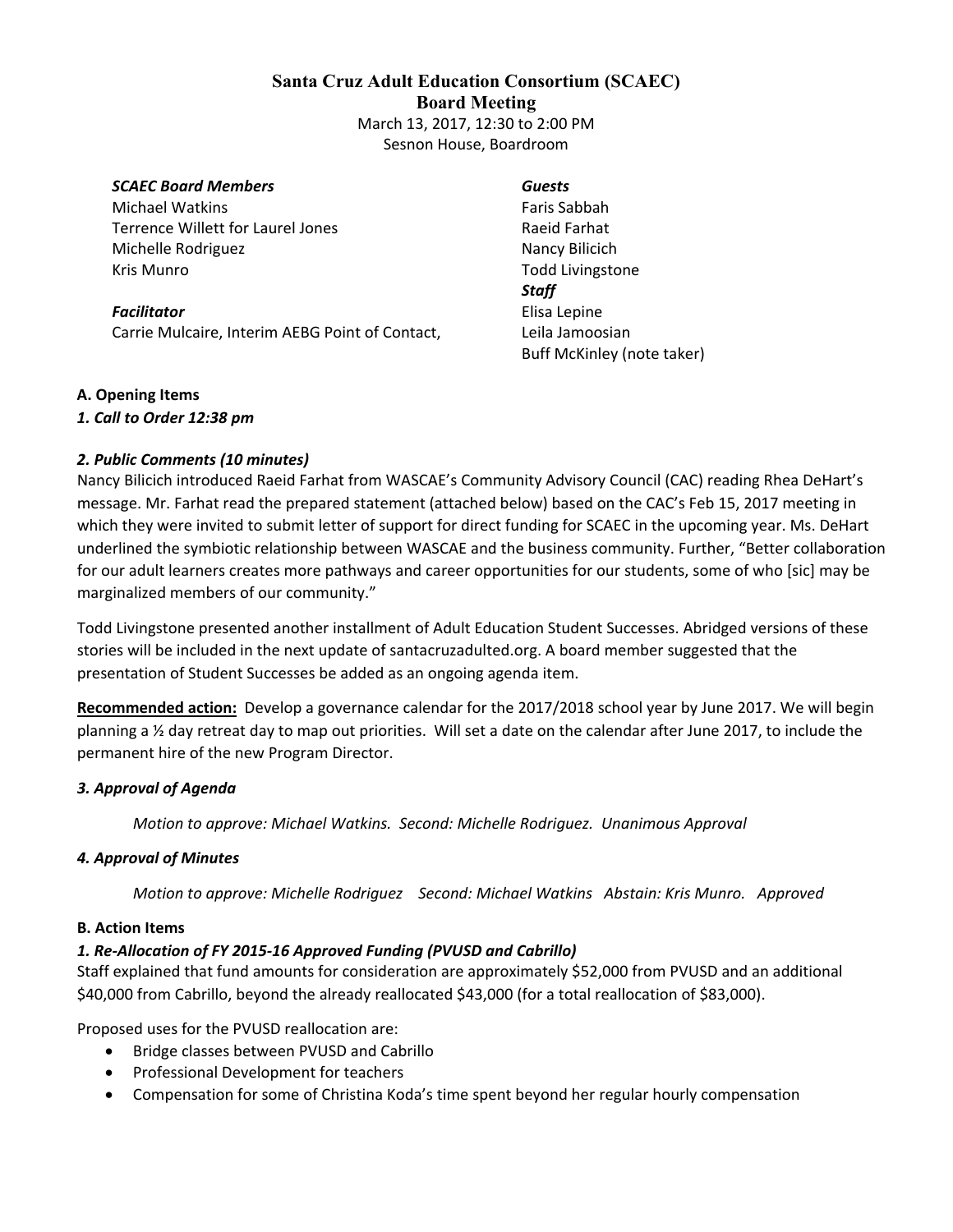• Stipends for work group participants in work plan updates.

Board members were especially appreciative of potentially impactful benefit of bridge classes as well as the possibility to offset Ms. Koda's overtime. Christina's comp time keeps growing but she has no opportunity to spend it. This would help supplement funding.

*Motion to approve reallocation of PVUSD's \$52,000: Michael Watkins Second: Kris Munro Unanimous Approval*

**Recommended action:** SCAEC staff will present a recommendation for how to reallocate Cabrillo's remaining \$40,000 from the 15/16 allocation at the April meeting.

It is important to note that Cabrillo faculty - not Managers - are eligible for stipends for work group participation. Cabrillo can also contribute to honoraria for work plans and some of the fiscal support for PVUSD. COE's fee-based program for dental assistance may be able to be subsidized - even if one time.

## **C. Information Items**

## *1. Consortium Fiscal Administration Declaration (CFAD) Form and Process*

The CFAD form is due May 2, 2017 and will be an action item on next month's board agenda.

We will need to agree on allocations for next fiscal year and adjust prior years. The form specifically asks that we declare if we want to change our funding model and requires a rationale for our fiscal approach. One board member asked if we could also set specific mechanisms to measure outcomes.

**Recommended action:** Create a task force to oversee CFAD next year. We will add this item to our governance calendar and stay in front of it.

## *2. Research of Direct Funded vs Fiscal Agent Models & SWOT*

As requested at the previous meeting, staff interviewed nine other consortia representing various funding models. Staff presented one SWOT (Strength, Weakness, Opportunity, Threats) chart for each of the possible funding models. Board members reviewed the SWOT analysis, noting that smaller consortia tend toward the fiscal agent model. SCAEC is somewhere between the large and small consortia.

One weakness highlighted was that using different accounting methodology per member could cause confusion. This is of less consequence for SCAEC as the majority of the budget goes to one member.

One board member wondered if we could really still be considered a consortium once Cabrillo is 'squeezed out'. Carrie explained that even with direct funding models, a percentage (often 5%) is set aside in reserve for additional requests and Cabrillo would remain engaged in consortium wide activities such as marketing, professional development, and research. Funding for regional marketing, professional development, and collaboration would continue to go to Cabrillo.

One board member commented that it seems we mostly talk about money and not as much about programming and outcomes. Perhaps in going to direct funding, we can spend more time discussing outcomes, oversight, and issues that benefits the education.

One board member commented that the fiscal agent model forces us to do some internal controls much akin to preauditing. The narrowing of the entity providing services tends to marginalize some of the smaller participants. Our goal is to broaden the number of offers for Adult Ed in the county.

The question was raised as to whether the board can still reallocate to other partners if we go to direct funding. Terrence answered yes. He also stated that Cabrillo is currently leaning toward direct funding assuming that members will still collaborate and be responsible for their expenditures and reporting.

Especially if we change to direct funding, the Board wants to see year over year comparisons of student data.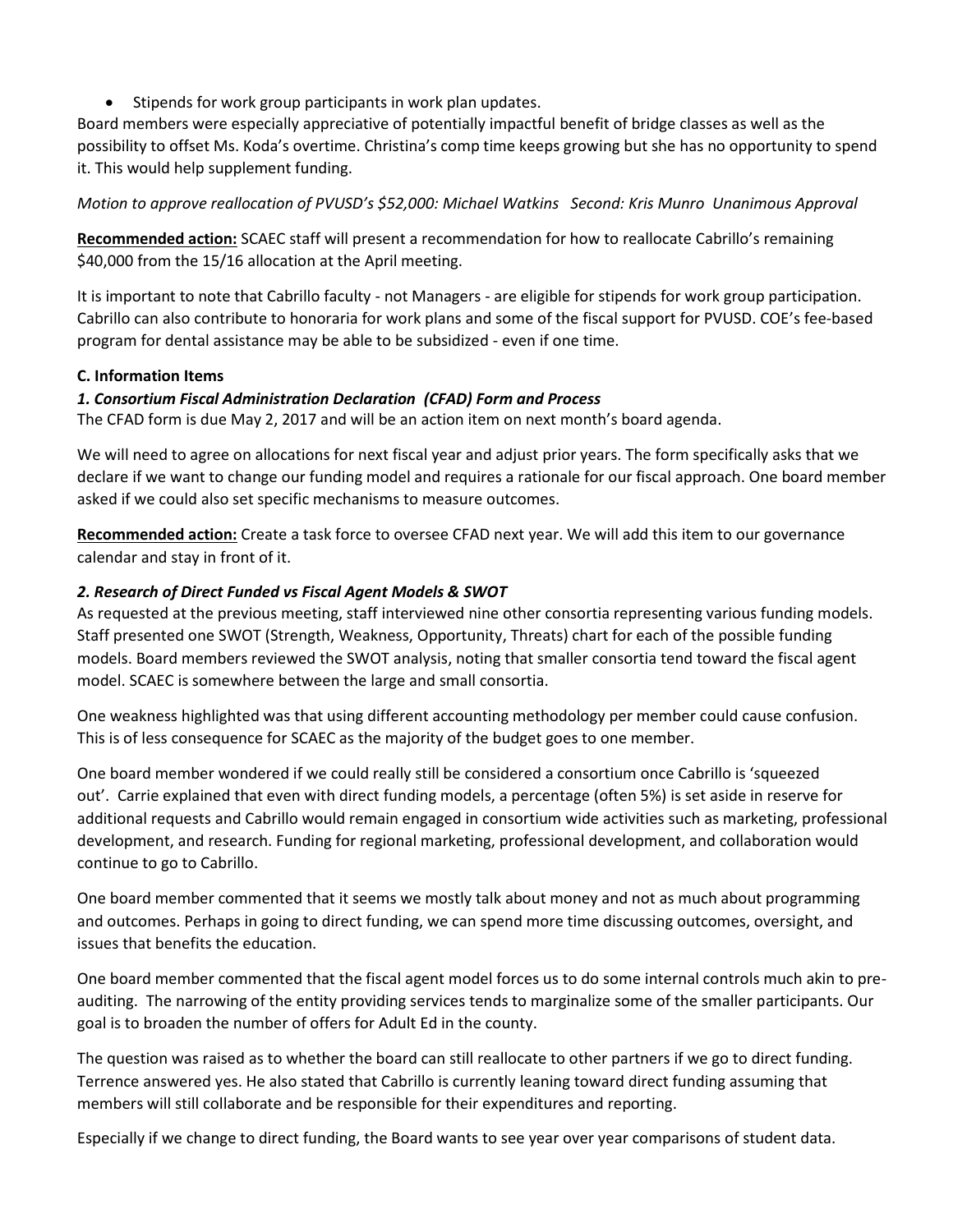**Recommended action:** Move forward with the process/paperwork for direct funding for FY17-18, with final review and approval at the April meeting.

## *3. Status update of AEBG Program Director Recruitment*

Staff presented a new version of the organizational chart reflecting the new director hire.

Also presented was the proposed final job description. Dr. Jones refined previous drafts based on feedback from last meeting. Board member and staff exchanged comments via email. No additional funds or reallocations are required. The announcement goes out as soon as we approve. We are already hearing interest.

One board member strongly suggested that we give special weight to candidates with a good understanding of the local area and has cultural competence.

The announcement will go out by the end of the week.

Candidates who pass an initial paper screening by Cabrillo's HR department will be asked to complete an Excel exercise of creating a budget. This is be followed by a written exercise in Word where they will be asked to explain the budget and finally a practical oral presentation in front of the board. Board members will sit on the interview panel.

The board agreed to move forward, but as this was not an Action Item, it did not require a formal motion and vote.

## *4. Professional Development Survey Results*

Research analyst staff presented the Professional Development survey results. The intent was to determine what demands teachers might have. The three most often requested activities among survey respondents were:

- Teaching
- Conferences
- Technology

The majority of Adult School staff requested Professional Learning Communities (PLC). One board member suggested bringing in someone to present on Adult Learning Theory instead of sending people out to a conference. Another board member requested heavily leaning toward PLC activities noting collaboration costs money.

## *5. Conference Report Out template*

### **Recommended action:**

The newly devised Conference form will be added to the SCAEC website shortly.

## *6. Discussion of Data Dashboard*

The goal is to create a dashboard or report that has all the key indicators. This should also align with what the state is asking us to report on, addressing issues like:

- What are the important measures?
- Are we on the way to improve literacy skills?
- How are we addressing Gainful Employment?
- How do we support adults with disabilities?
- Time trends even with a radical change in funding structure, we should look at pre-post comparisons.

**Recommended action:** The board should revisit the dashboard report on a quarterly basis at which point we can make midcourse corrections.

We will need to establish some baseline data. PVUSD uses the NRS table. Terrence confirmed with Todd that implementation of ASAP interfaces with TOPSpro and will have no data loss.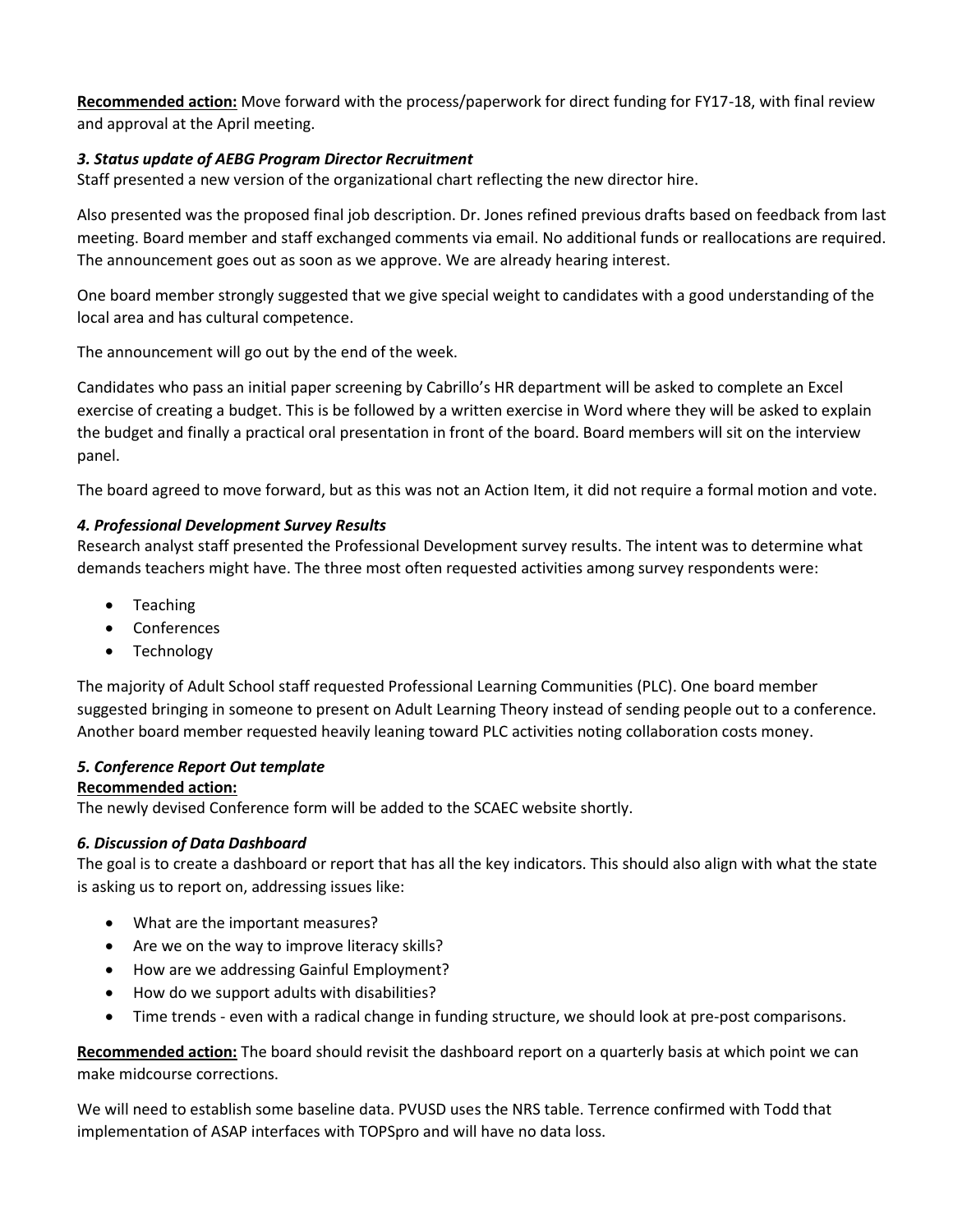**Recommended action:** Ask the steering committee data group to come up with a template and report back to the Board. Possible dashboard formats are available from WestEd and Looker.

**E. Closing Items**

*1. Summary and Agenda Building Adjourned: 2:01 pm*